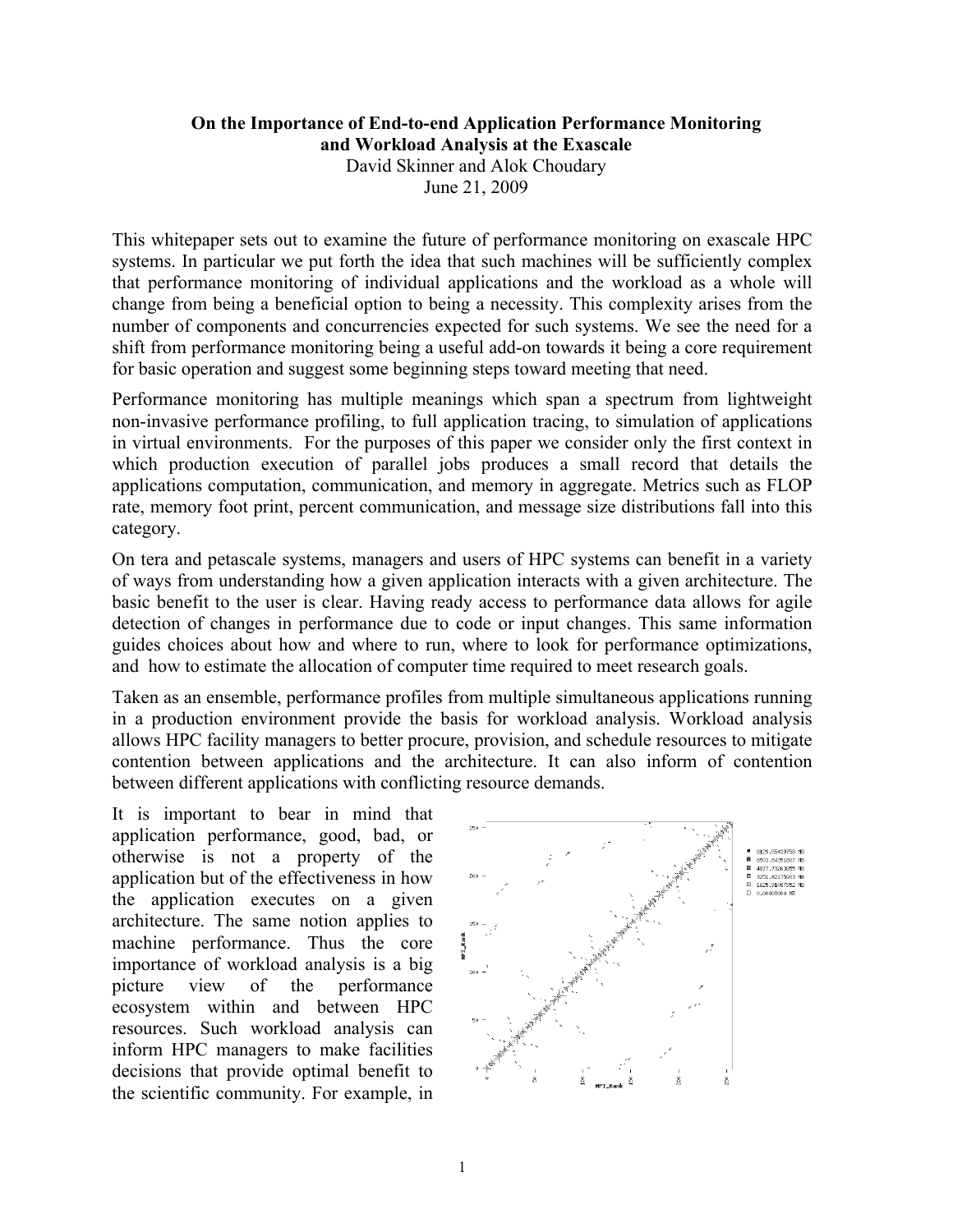an era where interconnect topologies have shrinking levels of connectivity, it is vital to ascertain the impact that will have on scientific applications. One such approach to that workload analysis is to examine the topological degree of connectivity of the applications that make up the workload. The increased FLOP to memory balance brought by many-core architectures brings similar questions to the fore.

Despite the benefits most HPC applications and workloads go unmonitored. A limited and anecdotal view of application performance and workload characteristics was an acceptable situation at terascale, but is becoming problematic at petascale, and will become a critical issue in exascale systems. The impacts of this situation are felt by users who see increasing levels of variability in the runtime of their applications as well as HPC facility staff who are left to unravel increasingly complex performance and failure scenarios on the basis of scant quality data. The costs of not providing a built in approach to performance analysis are beginning to outweigh the costs of operating in the dark. Without an "always on" approach to application performance, petascale performance mysteries will become unfathomable riddles at exascale.

We can draw some useful comparisons from other fields faced with similar complexities. One such example is the ITER, where regular operation of this complex device will require simultaneous simulation to detect problems, confirm observations, and predict optimal operating conditions. Other examples exist in large scale industrial fabrication, sensor networks, and embedded computing spaces.

To borrow a concrete example from chip fabrication spaces, there are certain steps in the fabrication process that once initiated cannot be undone without significant loss and or cost. In those cases it is not unusual to deploy a performance monitoring and prediction infrastructure that monitors power supplies, fans, and host other equipment involved to make an informed go/no-go decision prior to moving forward. Leaning on this analogy a bit further, we point out that time on an exascale computer is likely to be a valuable commodity in its own right. For that reason paying similar attention to performance monitoring is merited over running optimistic that no problems will occur and entering a retrospective mode of performance debugging when problems arise.

Is such application level profiling and workload analysis feasible, especially at exascale? We approach this question by dissecting it and drawing on current experiences at tera and petascale HPC centers. For workload analysis to be feasible application profiling must be feasible. The workload data set is essentially a join on and comparison of the application profiles. For application profiling to be feasible at exascale we must be able to profile codes running on millions of tasks. As long as we make judicious choices about the content and scope of the profiles (see the examples listed above) we believe the data volumes will be manageable with minor R&D effort to scale technologies that have proven themselves at the terascale and are being adopted at the petascale. These approaches aggregate a small set of numbers from each core in each parallel job using the same high-speed interconnect that the application itself uses. The overhead in such approaches is often less than 2% of the overall wallclock time even at the highest concurrencies.

The strategy we suggest makes use of prudent choices about monitoring and scalable methods proven on today's HPC resources. It is lightweight and scalable enough that it can be used in a production setting. It also represents a realization that the HPC community has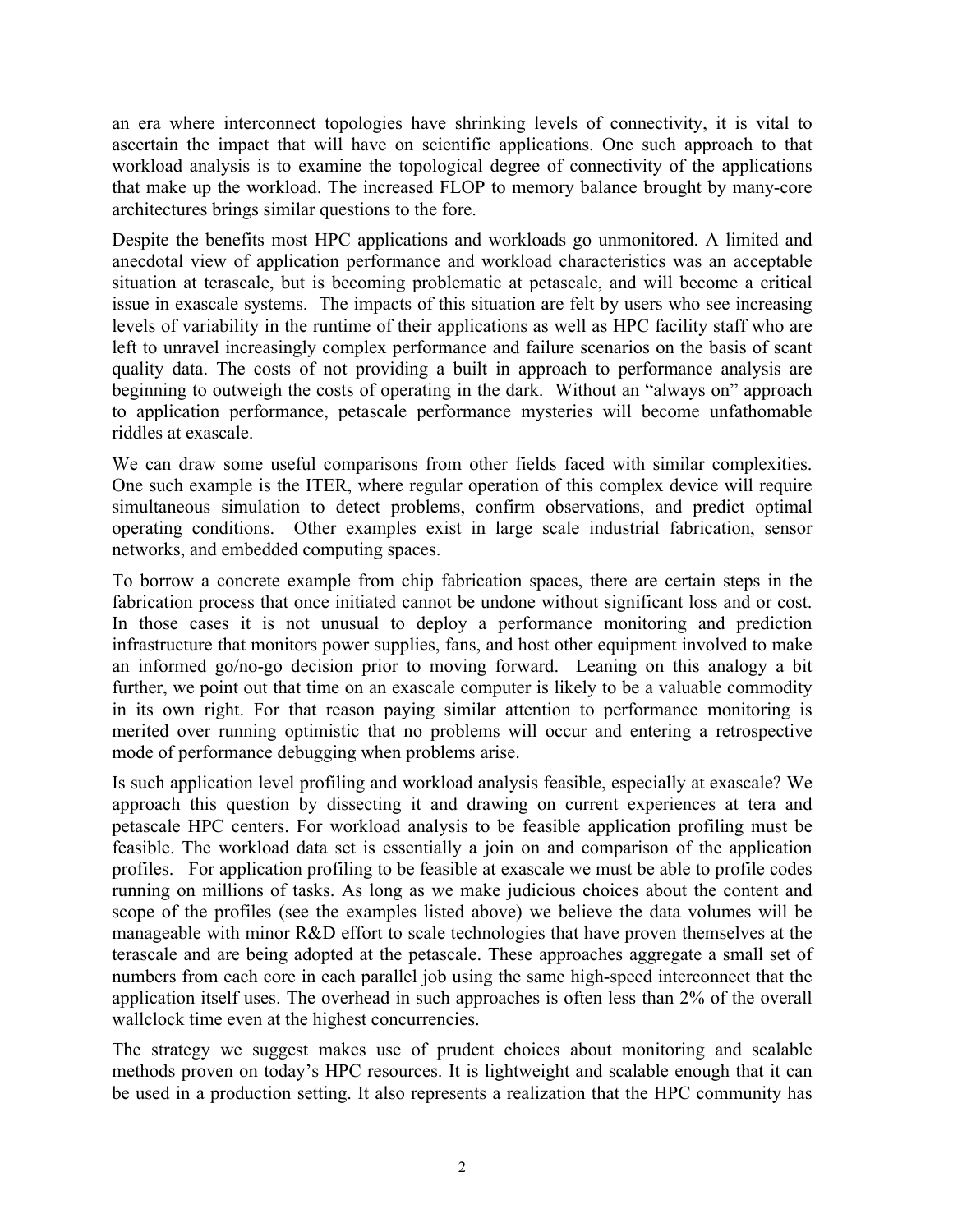be somewhat slow in acknowledging, namely that a one-size-fits all approach to performance analysis will not succeed. Asking users or HPC center managers to accomplish their performance analysis needs for production computing at scale will require an approach which is different from, but complimentary to, the more in-depth performance methods embodied in tools which are useful for parallel computing pedagogy and deep dives into code for the purpose of performance debugging.

There are additional motivations for adopting this broad approach to applications and workload performance. As performance feedback auto-tuning becomes more prevalent in application, libraries, and middle-ware the system-wide integrate approach we propose will provide a systematic framework for making good performance decisions within and between codes. Above we mentioned the case of contention between jobs. This is an observed problem on HPC resources leading up to petascale which can have significant impacts on performance. The strategy we suggest would allow for both avoiding the simultaneous scheduling of jobs that conflict with one another as well as the more positive case of symbiotically scheduling portions of the workload that are good matches for one another. Symbiotic scheduling, as opposed the antagonistic case mentioned before, is imagined to become a larger opportunity for effective use of HPC resources as core counts increase. For instance a large number of serial low memory jobs might fit well with a large parallel code that has chosen to idle some cores on each node in the interest of greater memory or interconnect resources per task.

In summary, at exascale all HPC stakeholders will need access to performance profiles of applications and workloads. An approach which does not scale in terms of concurrency or human effort will not meet those goals. We will need an approach to performance analysis that provides data through a method that is as easy as turning on a switch. To the reader that feels this approach is overly pessimistic, we offer the idea that if nothing goes wrong on exascale systems, that is if performance comes out of the box in a consistent reliable way we can always turn off the switch. In the contrary case we should not after the fact scramble to shine light on problems with tools ill suited for the purpose.

## Online Analysis and Pattern Discovery of Performance

At exascale level, the traditionally used model of gathering performance data, storing it and subsequently analyzing it, mainly via visualization is not scalable both in terms of overhead and the limited capability in manual discovery. A clear case can be made for automated analysis, mining and discovery of patterns and anomalies in performance of workloads and end-to-end applications. This would require developing data mining driven models for performance prediction and patterns using workloads, and subsequently using these models for performing online analysis of applications using the data generated dynamically while execution. Furthermore, the goal of online analysis would include determination and identifications of anomalies and their causes and using models determination of causes. If bottlenecks and anomalies can be identified online, then they can potentially be used for online mitigation and correction.

Development of workloads for end-to-end workflows: